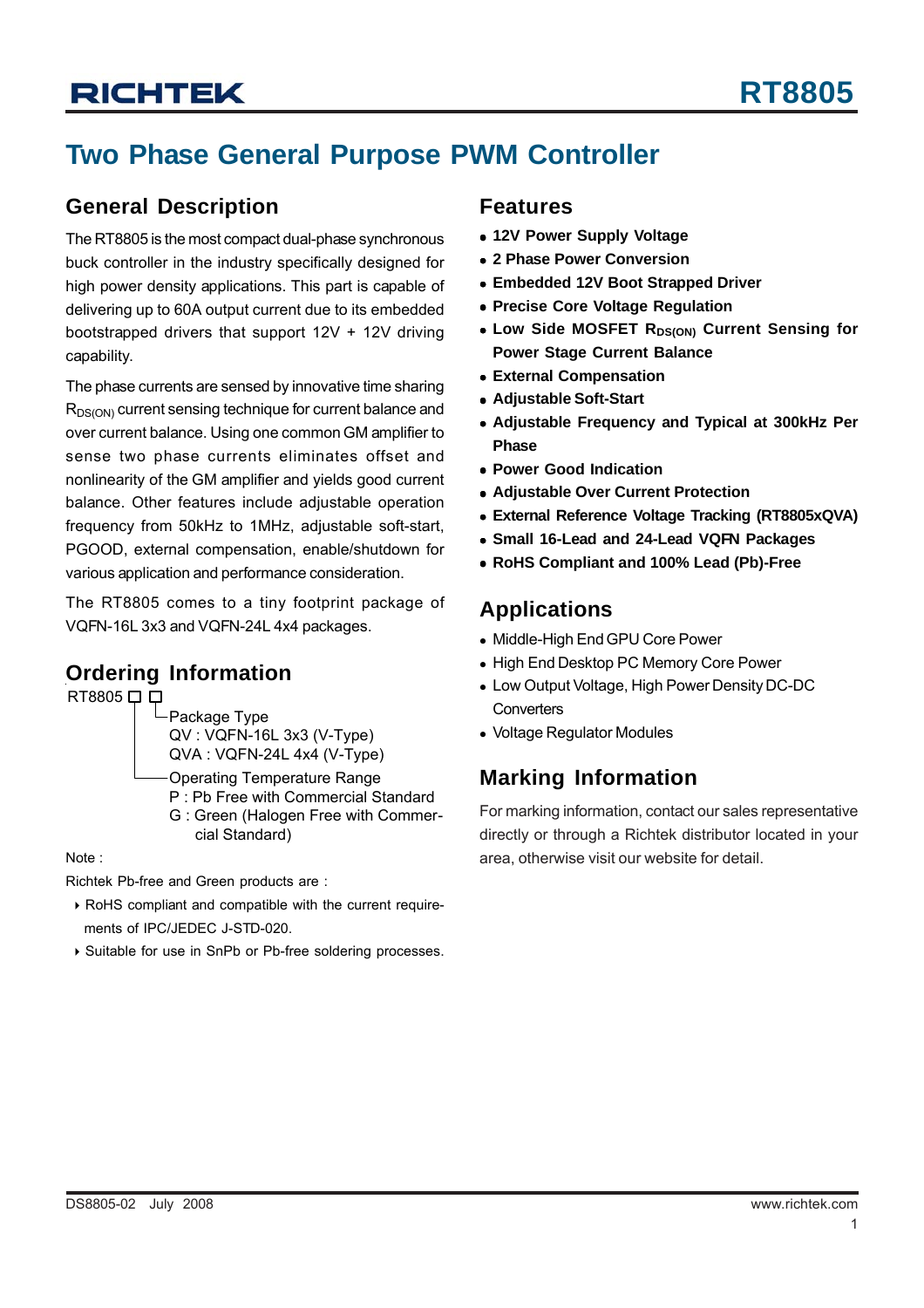

## **Pin Configurations**



**Note :**

**NC pins (6, 8, 9, 10, 24) have no internal bonding wire connection. The landing pad of these pins can be tied to GND plane for better thermal relief.**

## **Typical Application Circuit**



Figure A. Application Circuit for RT8805xQV (VQFN-16L 3x3)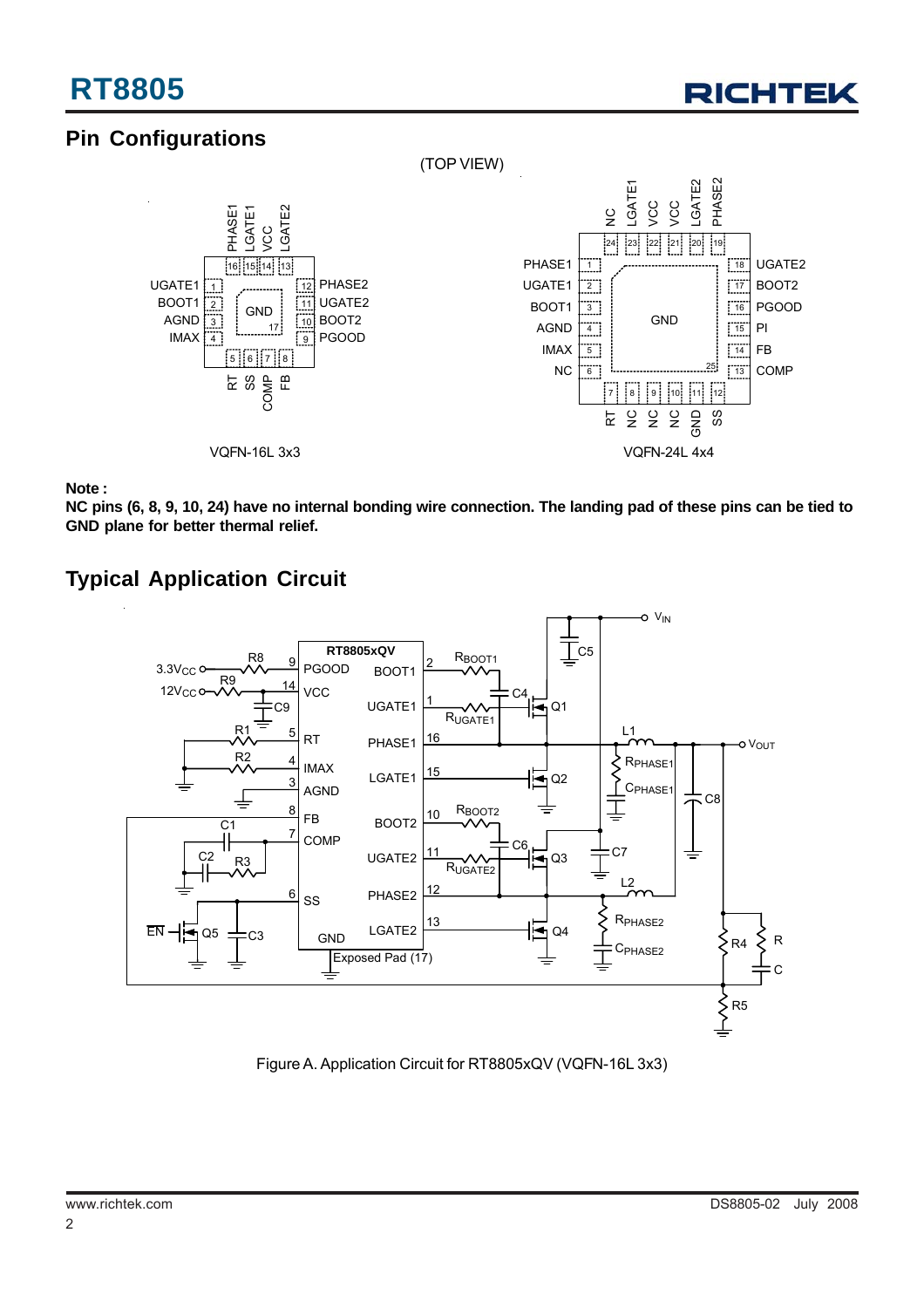

Figure B. Application Circuit for RT8805xQVA (VQFN-24L 4x4)-Standalone Mode (PI Disabled)



Figure C. Application Circuit for RT8805xQVA (VQFN-24L 4x4)-Tracking Mode (PI Enabled)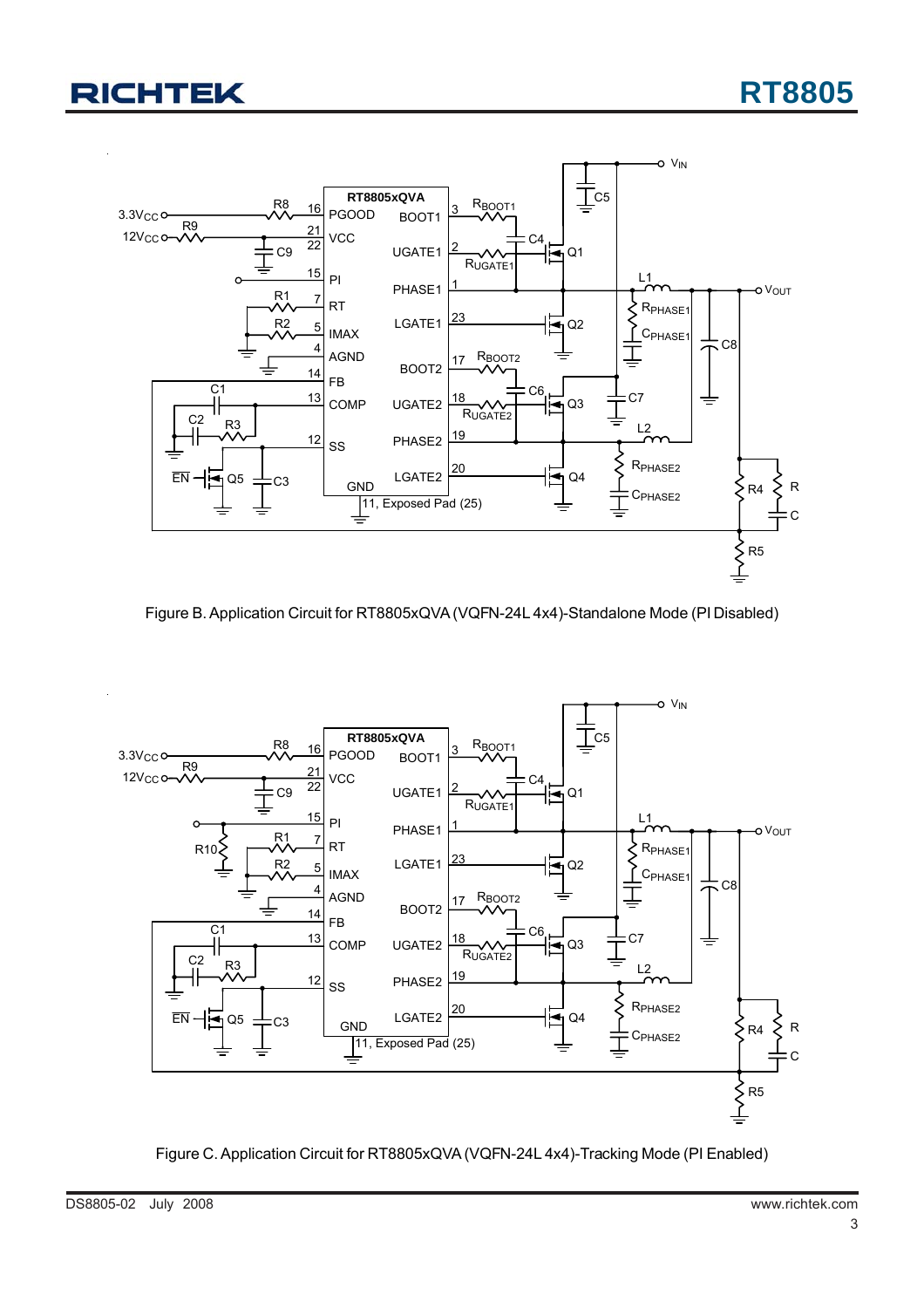

## **Function Block Diagram**

**RT8805xQV (VQFN-16L 3x3)**



#### **RT8805xQVA (VQFN-24L 4x4)**

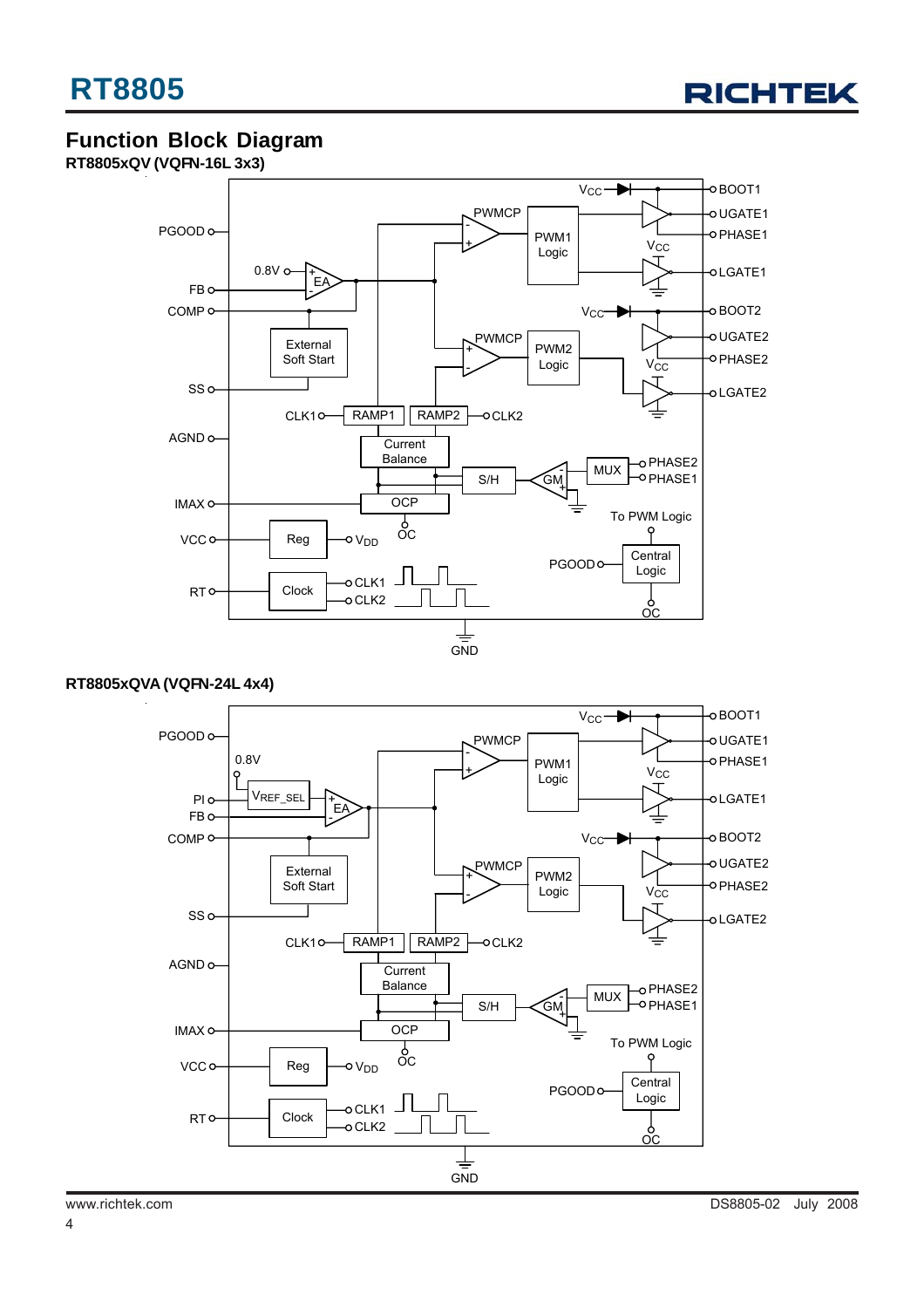## **Functional Pin Description**

| Pin No.            |                         | <b>Pin Name</b>   | <b>Pin Function</b>                                                                                                                                                               |  |  |
|--------------------|-------------------------|-------------------|-----------------------------------------------------------------------------------------------------------------------------------------------------------------------------------|--|--|
| <b>VQFN-16L3x3</b> | <b>VQFN-24L 4x4</b>     |                   |                                                                                                                                                                                   |  |  |
| 16                 | 1                       | PHASE1            | These pins are return nodes of the high-side driver. Connect<br>These pins to high-side MOSFET sources together with the                                                          |  |  |
| 12                 | 19                      | PHASE2            | low-side MOSFET drains and the inductors.                                                                                                                                         |  |  |
| 1                  | 2                       | UGATE1            | Upper Gate Drive. These pins drive the gates of the high side                                                                                                                     |  |  |
| 11                 | 18                      | UGATE2            | MOSFET <sub>s.</sub>                                                                                                                                                              |  |  |
| 2                  | 3                       | BOOT1             | Bootstrap Power Pin. These pins power the high-side<br>MOSFET drivers. Connect These pins to the junctions of the                                                                 |  |  |
| 10                 | 17                      | BOOT <sub>2</sub> | bootstrap capacitors.                                                                                                                                                             |  |  |
| 3                  | 4                       | <b>AGND</b>       | Chip Analog Ground.                                                                                                                                                               |  |  |
| 4                  | 5                       | <b>IMAX</b>       | Maximum Current Setting. This pin sets the current limiting<br>level. Connect this pin with resistor to ground to set the current<br>limit.                                       |  |  |
|                    | 6, 8, 9, 10, 24         | <b>NC</b>         | No Internal Connection. Can be tied to GND for better thermal<br>relief.                                                                                                          |  |  |
| 5                  | $\overline{7}$          | RT                | Timing Resistor. Connect a resistor from RT to AGND to set<br>the clock frequency.                                                                                                |  |  |
| 17 (Exposed Pad)   | 11,<br>25 (Exposed Pad) | <b>GND</b>        | The exposed pad must be soldered to a large PCB and<br>connected to GND for maximum power dissipation.                                                                            |  |  |
| 6                  | 12                      | SS                | Soft-Start Pin. This pin provides soft-start function for<br>controller. The COMP voltage of the converter follows the<br>ramping voltage on the SS pin.                          |  |  |
| $\overline{7}$     | 13                      | <b>COMP</b>       | Compensation Pin. This pin is output node of the error<br>amplifier.                                                                                                              |  |  |
| 8                  | 14                      | FB                | Feedback Pin. This pin is negative input pin of the error<br>amplifier.                                                                                                           |  |  |
| 9                  | 16                      | <b>PGOOD</b>      | Power Good. PGOOD is an open drain output used to indicate<br>the status of the voltages on SS pin and FB pin. PGOOD will<br>go high impedance when $SS > 3.7V$ and $FB > 0.6V$ . |  |  |
| 15                 | 23                      | LGATE1            | Lower Gate Drive. These pins drive the gate of the low side                                                                                                                       |  |  |
| 13                 | 20                      | LGATE2            | MOSFETs.                                                                                                                                                                          |  |  |
| 14                 | 21, 22                  | <b>VCC</b>        | The VCC pin is the external 12V power. Internal 5V power<br>(V <sub>DD</sub> ) is regulated from this pin. This pin also powers the low<br>side MOSFET drivers.                   |  |  |
|                    | 15                      | PI                | External reference voltage pin. This pin sets the voltage of FB<br>pin when close loop.                                                                                           |  |  |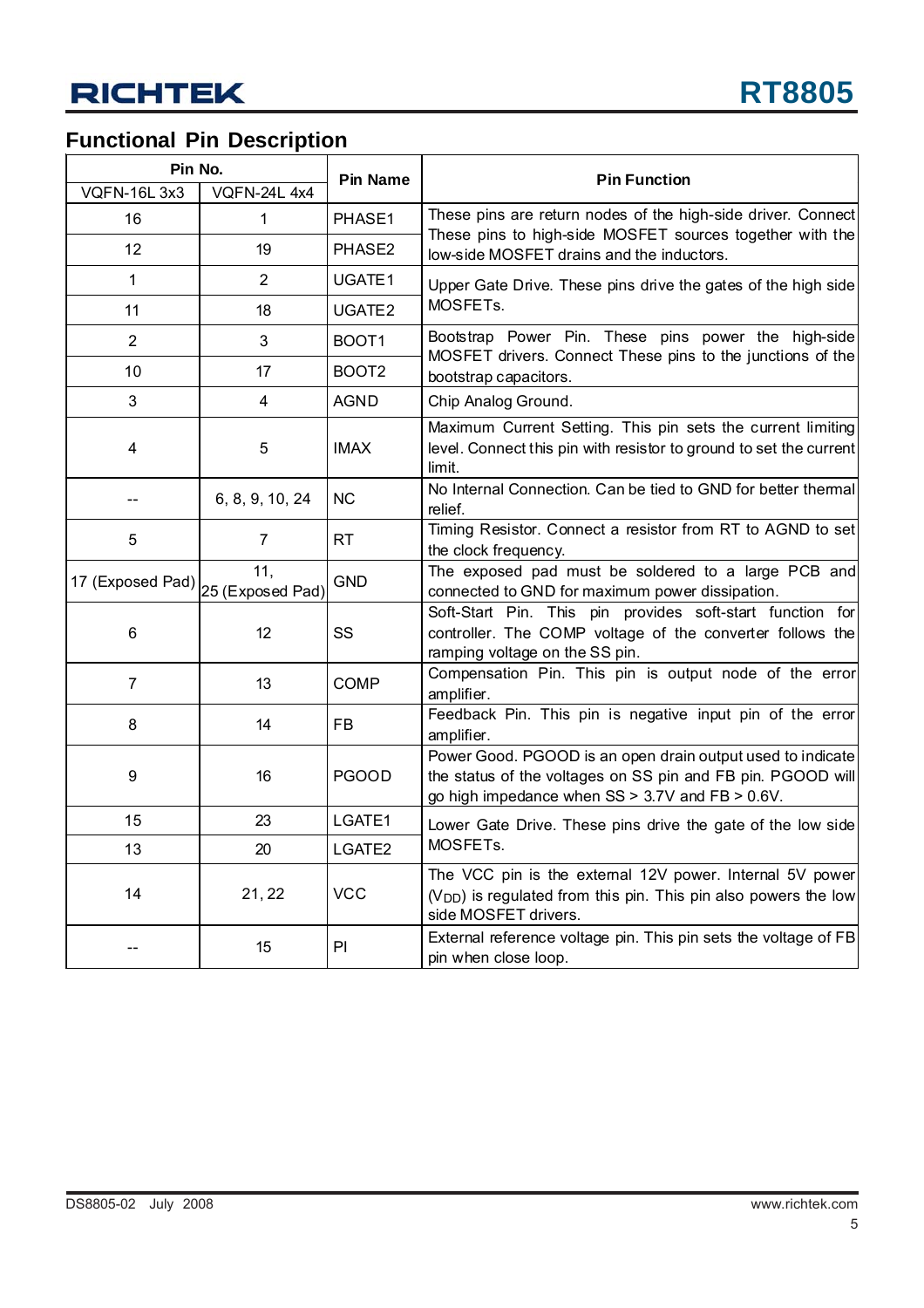

## **Absolute Maximum Ratings** (Note 1)

| $\bullet$ PHASE to GND                         |  |
|------------------------------------------------|--|
|                                                |  |
|                                                |  |
|                                                |  |
| • BOOT to GND                                  |  |
|                                                |  |
|                                                |  |
|                                                |  |
| • Power Dissipation, $P_D @ T_A = 25^{\circ}C$ |  |
|                                                |  |
|                                                |  |
| • Package Thermal Resistance (Note 4)          |  |
|                                                |  |
|                                                |  |
|                                                |  |
|                                                |  |
|                                                |  |
|                                                |  |
| • ESD Susceptibility (Note 2)                  |  |
|                                                |  |
|                                                |  |

#### **Recommended Operating Conditions**  $(Note 3)$

| • Junction Temperature Range ------ | $-40^{\circ}$ C to 125 $^{\circ}$ C |
|-------------------------------------|-------------------------------------|
|                                     | ------ –40°C to 85°Ր                |

### **Electrical Characteristics**

 $(V_{IN} = 12V, T_A = 25^{\circ}C,$  unless otherwise specified)

| <b>Parameter</b>            | Symbol           | <b>Test Conditions</b> | Min | Typ | <b>Max</b>        | <b>Units</b> |  |
|-----------------------------|------------------|------------------------|-----|-----|-------------------|--------------|--|
| <b>Supply Input</b>         |                  |                        |     |     |                   |              |  |
| Power Supply Voltage        | $V_{\rm CC}$     |                        |     | 12  | 13.2              |              |  |
| Power On Reset              | V <sub>POR</sub> |                        | 5.4 | 5.9 | 6.5               | V            |  |
| Power On Reset Hysteresis   |                  |                        |     | 0.3 | $\qquad \qquad -$ | V            |  |
| <b>Power Supply Current</b> | <b>I</b> vcc     | $V_{SS} = 0V$          |     | 10  | $- -$             | mA           |  |
| <b>Soft Start</b>           |                  |                        |     |     |                   |              |  |
| Soft Start Current          | Iss              |                        | 8   | 10  | 15                | μA           |  |

To be continued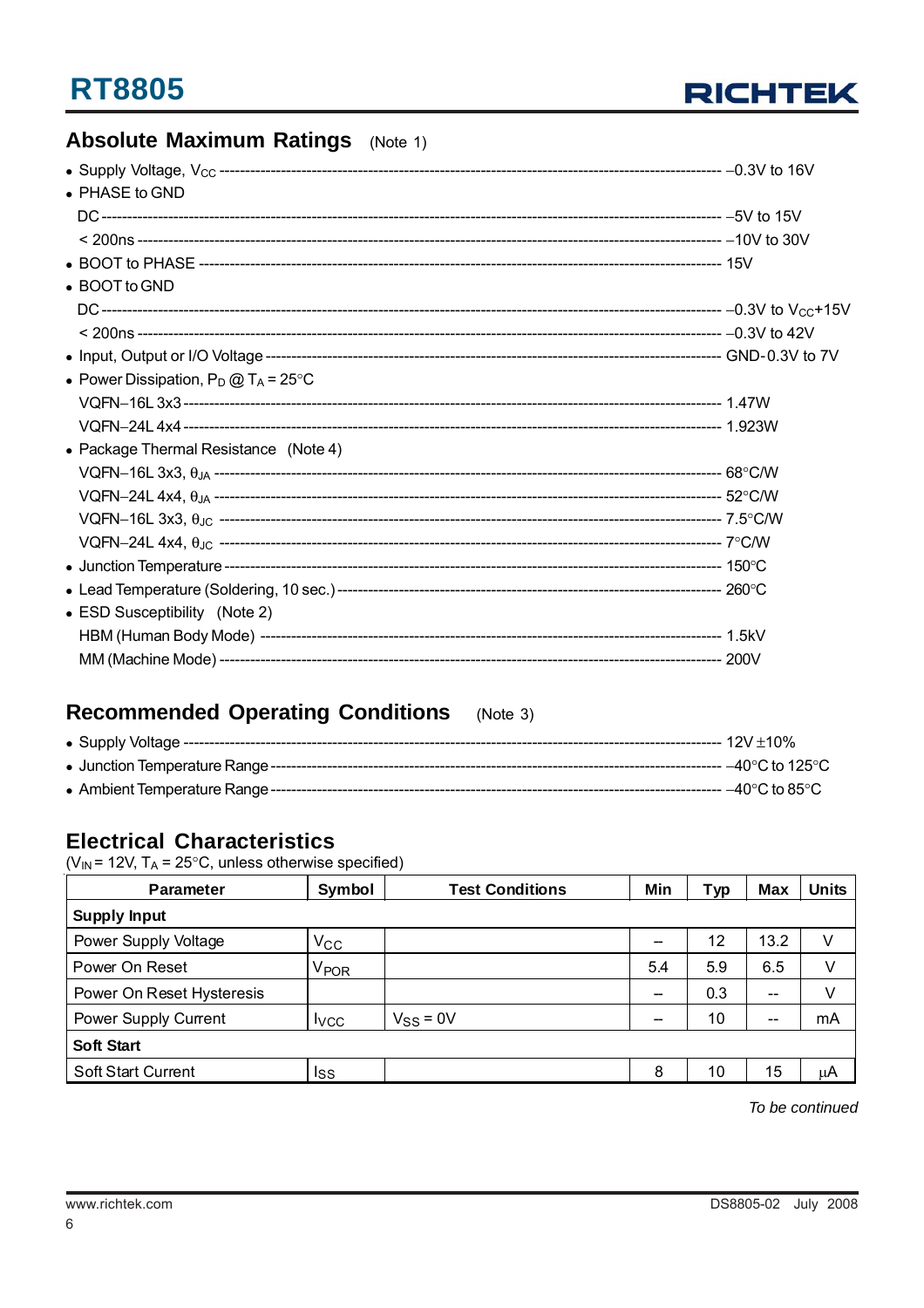## **RT8805**

| <b>Parameter</b>                   | <b>Symbol</b>         | <b>Test Conditions</b>                           | Min            | <b>Typ</b>     | <b>Max</b>               | <b>Units</b> |
|------------------------------------|-----------------------|--------------------------------------------------|----------------|----------------|--------------------------|--------------|
| <b>Oscillator</b>                  |                       |                                                  |                |                |                          |              |
| Free Running Frequency             | fosc                  | $RT = 33k\Omega$                                 | 255            | 300            | 345                      | kHz          |
| <b>Frequency Variation</b>         |                       |                                                  | $-15$          |                | 15                       | $\%$         |
| Frequency Range                    |                       | (Note 5)                                         | 50             | 300            | 1000                     | kHz          |
| Maximum Duty Cycle                 |                       |                                                  | 70             | 75             | 80                       | $\%$         |
| Ramp Amplitude                     |                       |                                                  | ш.,            | 1.6            |                          | V            |
| <b>Reference Voltage</b>           |                       |                                                  |                |                |                          |              |
| Feedback Voltage                   | <b>V<sub>FB</sub></b> | Internal reference                               | 0.788          | 0.8            | 0.812                    | V            |
| <b>External Reference Accuracy</b> |                       | $V_{PI} = 0.9V$<br>Measure I $V_{PI} - V_{FB}$ I | $-12$          | 0              | 12                       | mV           |
| <b>Error Amplifier</b>             |                       |                                                  |                |                |                          |              |
| DC Gain                            |                       |                                                  | 60             | 70             | $-$                      | dB           |
| Gain-Bandwidth Product             | <b>GBW</b>            | $C_{\text{LOAD}} = 5pF$                          | 6              | 10             | $-$                      | <b>MHz</b>   |
| Trans-conductance                  | <b>GM</b>             | $R_{LOAD} = 20k\Omega$                           | 600            | 660            | --                       | μA/V         |
| MAX Current (Source & Sink)        | <b>ICOMP</b>          | $V_{\text{COMP}} = 2.5V$                         | 300            | 360            | $-$                      | $\mu$ A      |
| <b>Current Sense GM Amplifier</b>  |                       |                                                  |                |                |                          |              |
| OC                                 | VPHASE                | $R_{IMAX} = 33k\Omega$                           | $\overline{a}$ | $-220$         | -−                       | mV           |
| <b>Gate Driver</b>                 |                       |                                                  |                |                |                          |              |
| Maximum Upper Drive Source         |                       | $I_{UGATE(MAX)}$ BOOT - PHASE = 12V              | 1              | $\overline{a}$ | $\overline{\phantom{m}}$ | A            |
| <b>Upper Drive Sink</b>            | RUGATE                | $V_{UGATE} = 1V$                                 | $-$            | 3.5            | $\overline{7}$           | Ω            |
| Maximum Lower Drive Source         |                       | ILGATE (MAX) PVcc = 12V                          | 1              |                | --                       | A            |
| Lower Drive Sink                   | RLGATE                | $V_{LGATE} = 1V$                                 | --             | $\overline{2}$ | 4                        | Ω            |
| <b>Protection</b>                  |                       |                                                  |                |                |                          |              |
| <b>Under Voltage Protection</b>    |                       |                                                  | 0.55           | 0.6            | 0.65                     | $\vee$       |
| <b>Power Sequence</b>              |                       |                                                  |                |                |                          |              |
| Power Good Threshold               |                       | Measure SS Voltage                               | 3.4            | 3.8            | 4.2                      | V            |
| Power Good Output Low Voltage      |                       | $I_{PGOOD} = 4mA$                                | $\overline{a}$ | 0.05           | 0.2                      | $\vee$       |

**Note 1.** Stresses listed as the above "Absolute Maximum Ratings" may cause permanent damage to the device. These are for stress ratings. Functional operation of the device at these or any other conditions beyond those indicated in the operational sections of the specifications is not implied. Exposure to absolute maximum rating conditions for extended periods may remain possibility to affect device reliability.

**Note 2.** Devices are ESD sensitive. Handling precaution is recommended.

**Note 3.** The device is not guaranteed to function outside its operating conditions.

**Note 4.**  $\theta_{JA}$  is measured in the natural convection at  $T_A = 25^\circ \text{C}$  on a high effective four layers thermal conductivity test board of JEDEC 51-7 thermal measurement standard.

**Note 5.** Final test guarantees operating from 300kHz to 600kHz. Outside of this range is guaranteed by design.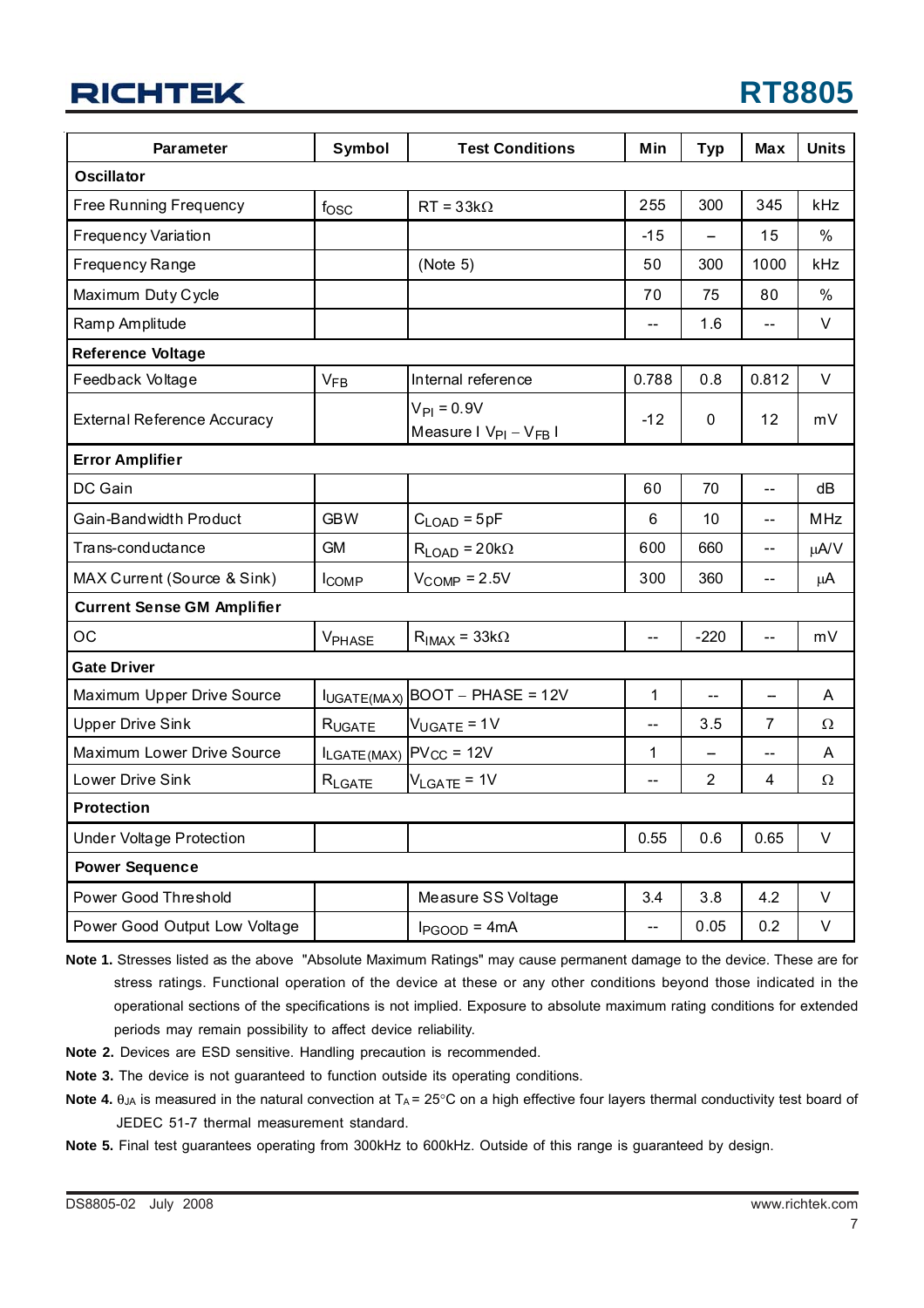

## **Typical Operating Characteristics**





**OCP V**OUT  $(100mV/Div)^1$  $\mathbf{l}_\mathsf{L}$  $(10A/Div)^{3-1}$ SS (2V/Div) Short then Start up,  $Cs = 0.1 \mu F$ Time (25ms/Div)







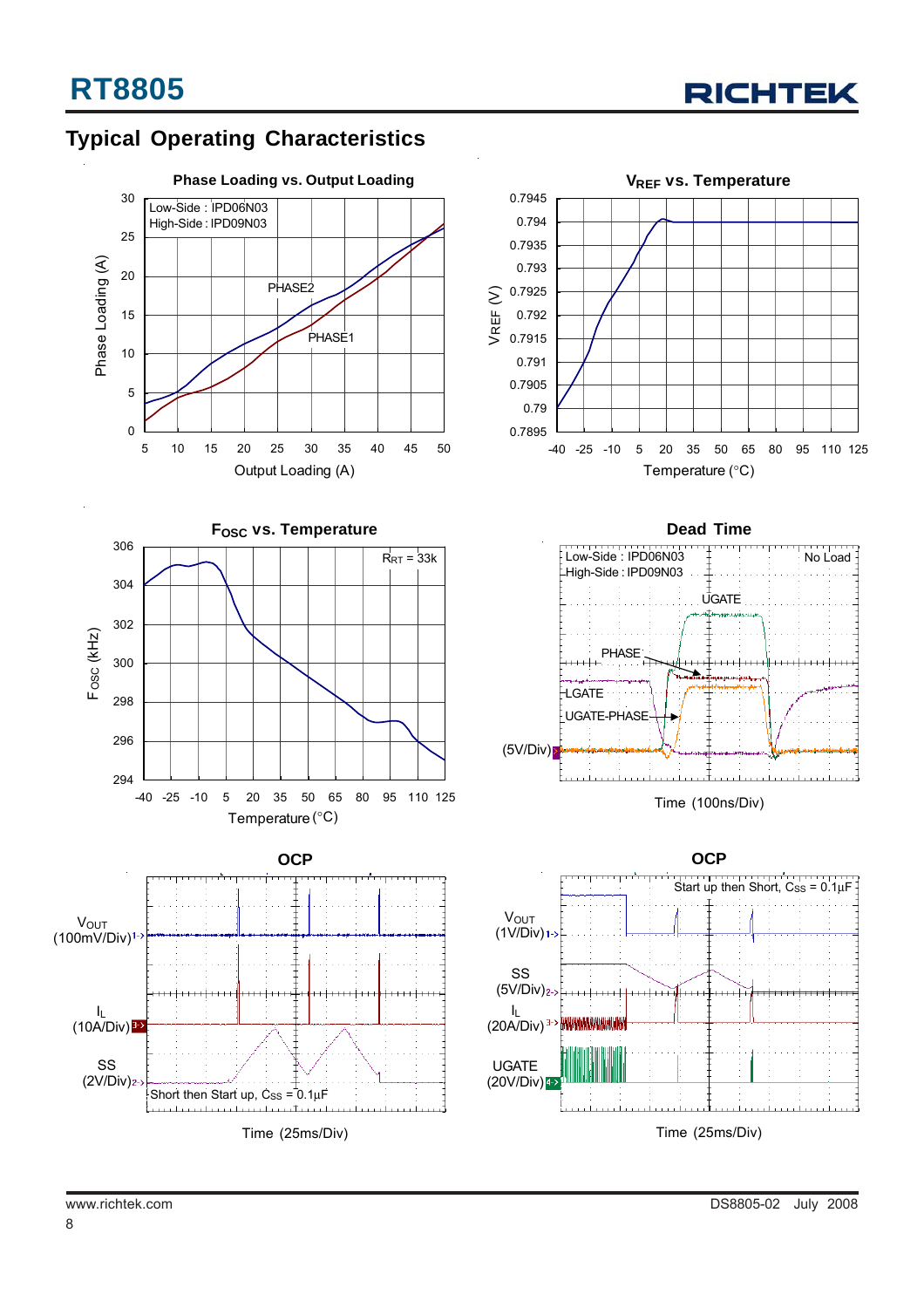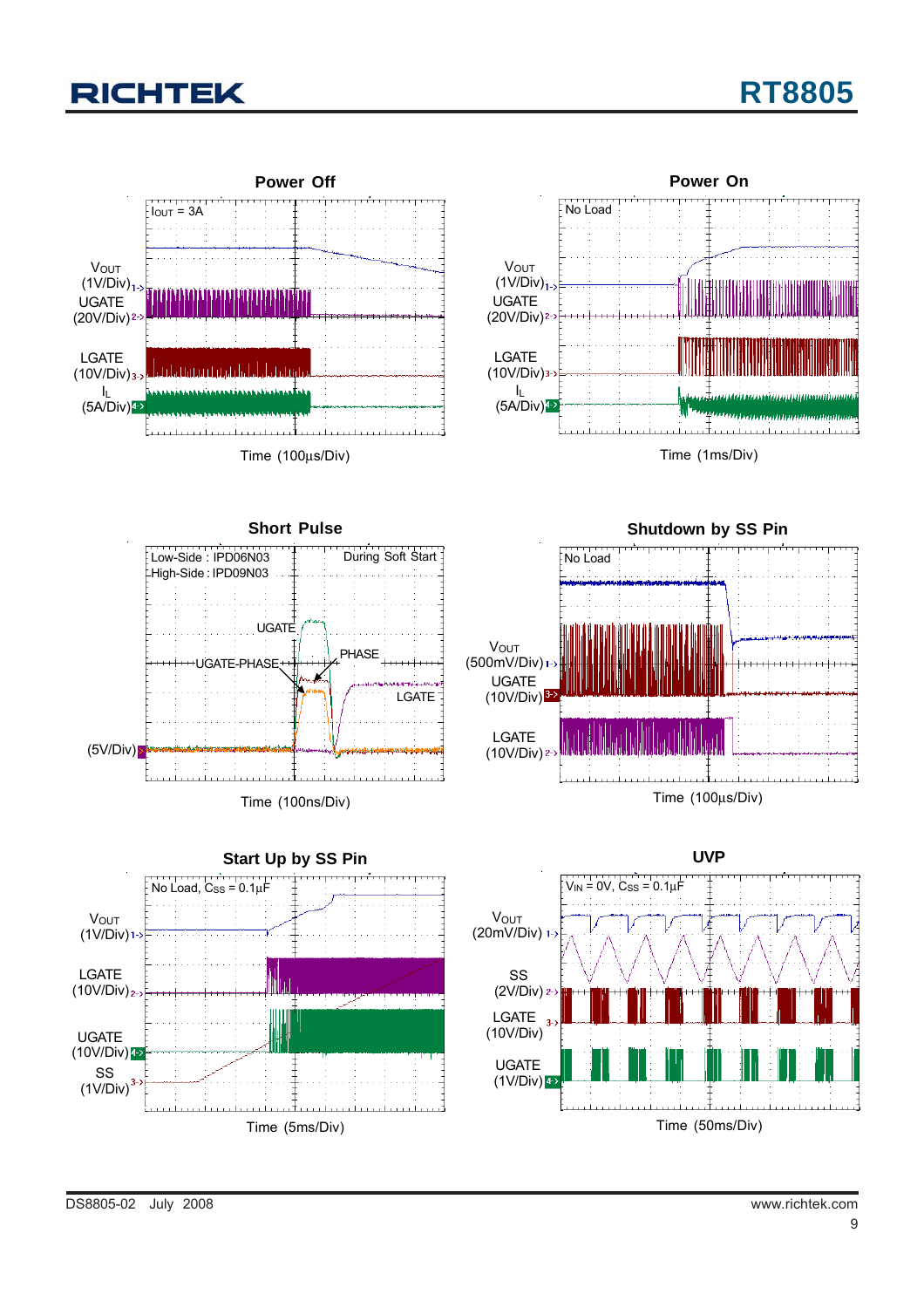## **Applications Information**

#### **Power On Reset**

RT8805 operates with input voltage at VCC pin ranging from 5.9V to 15V. An internal linear regulator regulates the input voltage to 5V for internal control circuit use. The POR (power on reset) circuitry monitors the supply voltage to make sure the supply voltage is high enough for RT8805 normal work. When the regulated power exceeds 4.2V typically, the RT8805 releases the reset state and works according to the setting. Once the regulated voltage is lower than 4.0V, POR circuitry resets the chip. Hysteresis between the rising and falling thresholds assure that once enabled, the RT8805 will not inadvertently turn off unless the bias voltage drops substantially (see *Electrical Specifications*).

#### **Enable, Soft Start and Power Good**

Once POR releases, the RT8805 begins its soft start cycle as shown in Figure 1. A 10μA source current charges the capacitor C<sub>SS</sub> connected to SS to control the soft start behavior of RT8805. During soft start, SS voltage increases linearly and clamps the error amplifier output. Duty cycle and output voltage increase accordingly. The soft start limits inrush current from input capacitors.

The RT8805 regards SS pin voltage higher than 3.7V as the end of soft start cycle. Then RT8805 trip PGOOD to high impedance if no fault occurs indicating power good. The SS pin also act as the timer during OCP and UVP hiccup as described in the later sections.





### **Frequency setting**

The converter switching frequency is programmed by connecting a resistor from the RT pin to GND. Figure 2 illustrates switching frequency vs.  $R_{RT}$ .



Figure 2. Switching Frequency vs. R<sub>RT</sub>

### **Voltage Control**

The voltage control loop consists of error amplifier, multiphase pulse width modulator, drivers and power components. As conventional voltage mode PWM controller, the output voltage is locked at the positive input of error amplifier and the error signal is used as the control signal of pulse width modulator. The PWM signals of different channels are generated by comparison of EA output and split-phase sawtooth wave. Power stage transforms  $V_{IN}$  to output by PWM signal on-time ratio.

#### **Current Sensing Setting**

RT8805 senses the current of low side MOSFET in each synchronous rectifier when it is conducting for channel current balance and OCP detecting. The multiplexer and sensing GM amplifier converts the voltage on the sense component (can be a sense resistor or the  $R_{DS(ON)}$  of the low side MOSFET) to current signal into internal circuit (see Figure 3).



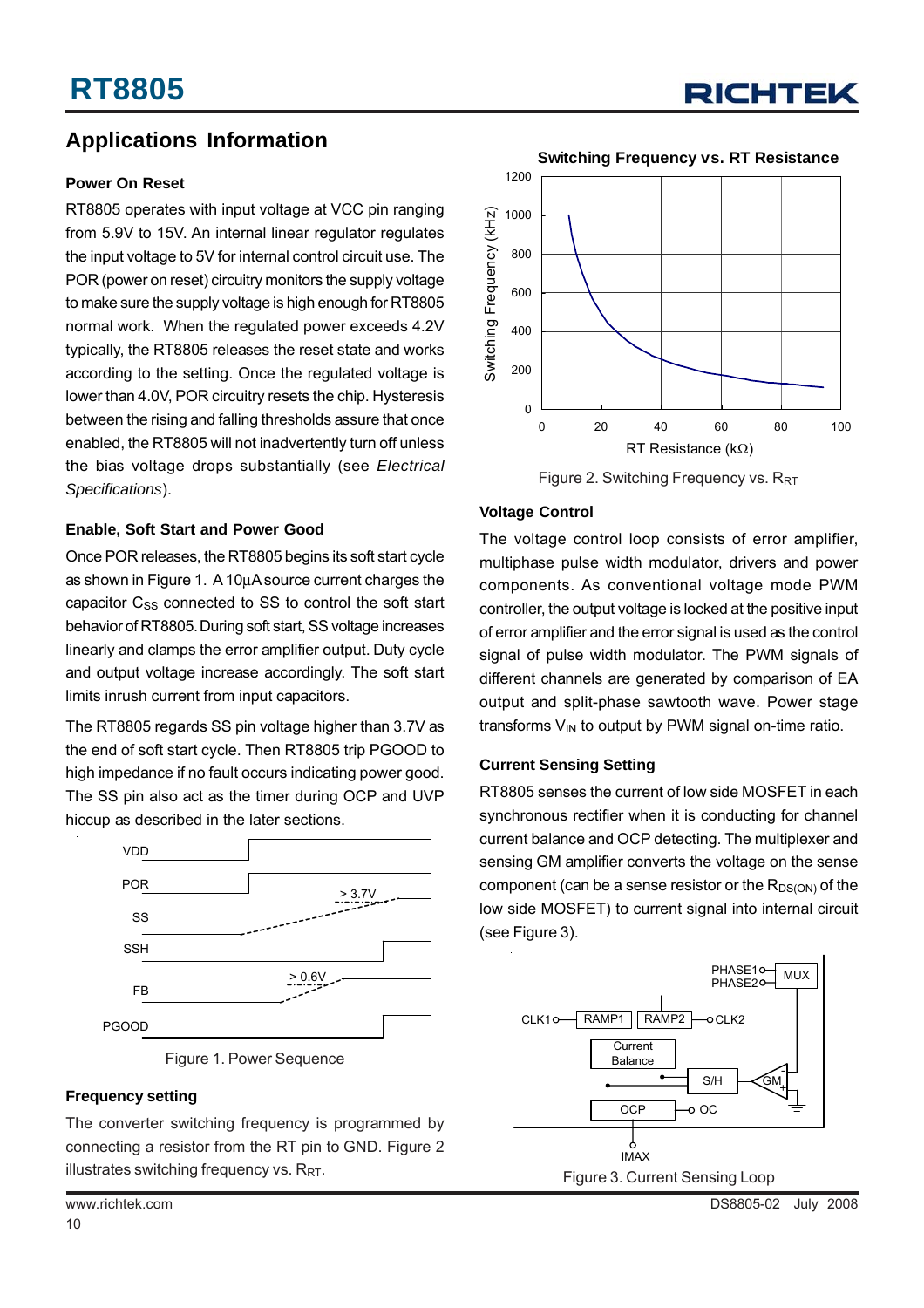# **RT8805**

The sensing circuit gets  $I_X = I_{L(S/H)}$  x R<sub>DS(ON)</sub> x GM by local feedback.  $I_X$  is sampled and held just before low side MOSFET turns off (See Figure 4). Therefore,







Low Side MOSFET Gate Signal

Figure 4. Inductor Current and Gate signals

### **Current Balance**

RT8805 senses the voltage drop of the low-side MOS and translates this to control the ramp signal. We can see that the voltage signal finally injected to channel one is proportional to  $(I_{11} - I_{12})$ . Channel two is proportional to  $(I_{12} - I_{11})$ . In steady state and current balance situation, there is no sensed signal injected into the ramp.

If  $I_{11} > I_{12}$ , the ramp bottom of channel 1 will be lifted up and decreased the duty of UGATE1. On the other hand, the ramp bottom of channel 2 will be pulled low to increase the duty of UGATE2. Finally, the loop will be back to the balance state through above mentioned negative feedback scheme. Figure 5 shows this scheme.



Figure 5. Current Balance

### **Gate control**

- a. Before SS signal reach the valley of the ramp voltage, UGATE and LGATE will be off.
- b. If SS pin is pulled down 0.4V, UGATE and LGATE will be off.
- c. UV protect function caused by FB < 0.6V and SS > 3.7V, and controller will trigger Always Hiccup Mode.
- d. When OC function occurs and SS > 3.7V, a constant current of 10μA starts to discharge the capacitor connected to SS pin right away. When OC occurs, UGATE and LGATE will be off. When the voltage at the capacitor connected to SS pin pass about 0.4V, a constant current of 10μA starts to charge the capacitor. The PWM signal is enable to pass to UGATE and LGATE. OCP function monitors both channels, either one can activate OCP. If the OC protection occurs three times, OCSD (Over Current Shut Down) will be activated and shut down the chip.
- e. When fault conditions occur or SS < 0.4V, the current sense function will be disabled.

### **Power Good**

PGOOD goes high when soft-start voltage > 3.7V, and no fault conditions.

### **Feedback Loop Compensation**

The RT8805 is a voltage mode controller ; the control loop is a single voltage feedback path including an error amplifier and PWM comparator. In order to achieve fast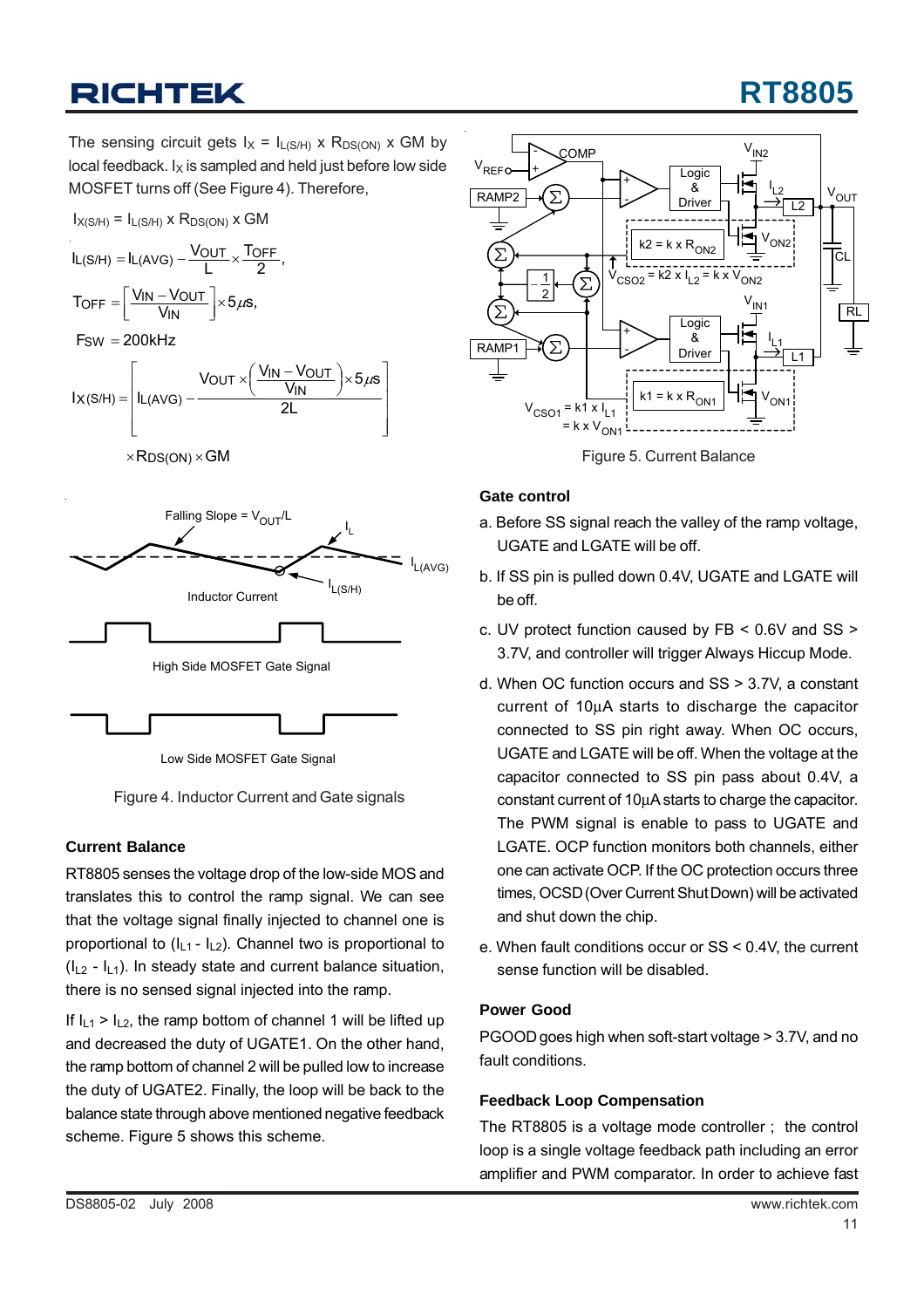transient response and accurate output regulation, an adequate compensator design is necessary. The goal of the compensation network is to provide adequate phase margin (greater than 45 degrees) and the highest 0dB crossing frequency. To manipulate loop frequency response under its gain crosses over 0dB at a slope of -20dB/ decade.

#### 1) Modulator Frequency Equations

RT8805 is a voltage mode buck converter using the high gain error amplifier with transconductance (OTA, Operational Transconductance Amplifier), as Figure 6 shown.

The Transconductance:

 $\Delta V_M$  = (EA+) - (EA-);  $\Delta I_{OUT}$  = E/A output current. M ΔV  $GM = \frac{\Delta I_{OUT}}{\Delta V_{tot}}$ 



Figure 6. OTA Topology

This transfer function of OTA is dominated by a higher DC gain and the output filter  $(L<sub>OUT</sub>$  and  $C<sub>OUT</sub>$ ) with a double pole frequency at  $F_{\text{LC}}$  and a zero at  $F_{\text{ESR}}$ . The DC gain of the modulator is the input voltage  $(V_{N})$  divided by the peak to peak oscillator voltage V<sub>RAMP</sub>.

The first step is to calculate the complex conjugate poles contributed by the LC output filter.

The output LC filter introduces a double pole, 40dB/decade gain slope above its corner resonant frequency, and a total phase lag of 180 degrees. The resonant frequency of the LC filter expressed as follows :

$$
F_{P(LC)} = \frac{1}{2\pi \times \sqrt{L_{OUT} \times C_{OUT}}}
$$

The next step of compensation design is to calculate the ESR zero. The ESR zero is contributed by the ESR associated with the output capacitance. Note that this requires that the output capacitor should have enough ESR to satisfy stability requirements. The ESR zero of the output capacitor expressed as follows :

$$
F_{Z(ESR)} = \frac{1}{2\pi \times COUT \times ESR}
$$

2) Compensation Frequency Equations

The compensation network consists of the error amplifier and the impedance networks as Figure 7 shown.



Figure 7. Compensation Loop

$$
F_{Z1} = \frac{1}{2\pi \times R2 \times C2}
$$
  
\n
$$
F_{P1} = 0
$$
  
\n
$$
F_{P2} = \frac{1}{2\pi \times R2 \times \left(\frac{C1 \times C2}{C1 + C2}\right)}
$$

Figure 8 shows the DC-DC converter's gain vs. frequency. The compensation gain uses external impedance networks to provide a stable, high bandwidth loop. High crossover frequency is desirable for fast transient response, but often jeopardize the system stability. In order to cancel one of the LC filter poles, place  $F_{Z1}$  before the LC filter resonant frequency. In the experience, place  $F_{Z1}$  at 10% LC filter resonant frequency. Crossover frequency should be higher than the ESR zero but less than 1/5 of the switching frequency. The  $F_{P2}$  should be place at half the switching frequency.



Figure 8. Type 2 Bode Plot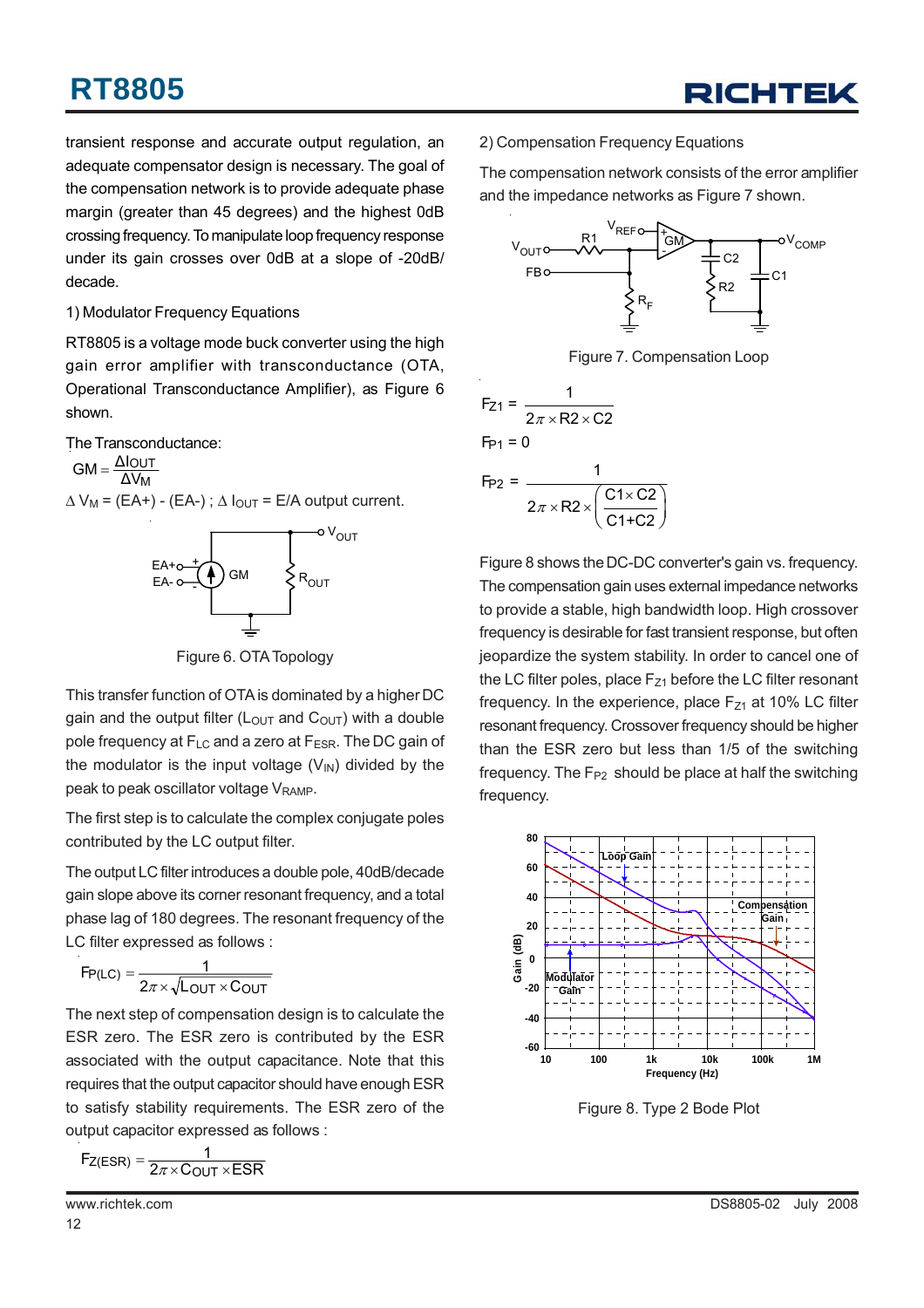There is another type of compensation called Type 3 compensation that adds a pole-zero pair to the Type 2 network. It's used to compensate output capacitor whose ESR value is much lower (pure MLCC or OSCON Capacitors).

As shown in Figure 9, to insert a network between  $V_{\text{OUT}}$ and FB in the original Type 2 compensation network can result in Type 3 compensation. Figure 10 shows the difference of their AC response. Type 3 compensation has an additional pole-zero pair that causes a gain boost at the flat gain region. But the gain boosted is limited by the ratio (R1+R4)/R4; if R3 << R4.



Figure 9. Additional Network of Type 3 Compensation (Add between  $V_{\text{OUT}}$  and FB)



Figure 10. AC Response Curves of Type 2 and 3

Type 3 will induce additional one pole and one zero.

Zeros :

$$
F_{Z2} = \frac{1}{2\pi \times (R1 + R3) \times C3}
$$

Poles :

$$
F_{P3} = \frac{1}{2\pi \times R3 \times C3}
$$

which is in the origin.

We recommend  $F_{Z1}$  placed in 0.5 x  $F_{P(LC)}$ ;  $F_{Z2}$  placed in  $F_{P(1)CD}$ ; F<sub>P3</sub> placed in F<sub>ESR</sub> and F<sub>P2</sub> placed in 0.5 x F<sub>SW</sub>. Figure 11 shows Type 3 Bode Plot.



Figure 11. Type 3 Bode Plot

### **Protection**

### **OCP**

The RT8805 uses " Cycle by Cycle" current comparison. The over current level is set by IMAX pin. When OC function occurs and SS > 3.7V, a constant current of 10μA starts to discharge the capacitor connected to SS pin right away. When OC occurs, UGATE and LGATE will be off.

When the voltage at the capacitor connected to SS pin pass about 0.4V, a constant current of 10μA starts to charge the capacitor. The PWM signal is enabled to pass to the UGATE and LGATE. OCP function monitors both channels, either one can activate OCP. If the OC protection occurs three times, the chip will shut down and the state will only be released by POR.

RT8805 uses an external resistor  $R_{IMAX}$  to set a programmable over current trip point. OCP comparator compares each inductor current with this reference current. RT8805 uses hiccup mode to eliminate fault detection of OCP or reduce output current when output is shorted to ground. The OCP comparator compares the difference between  $I_X$  and  $I_{IMAX}$ .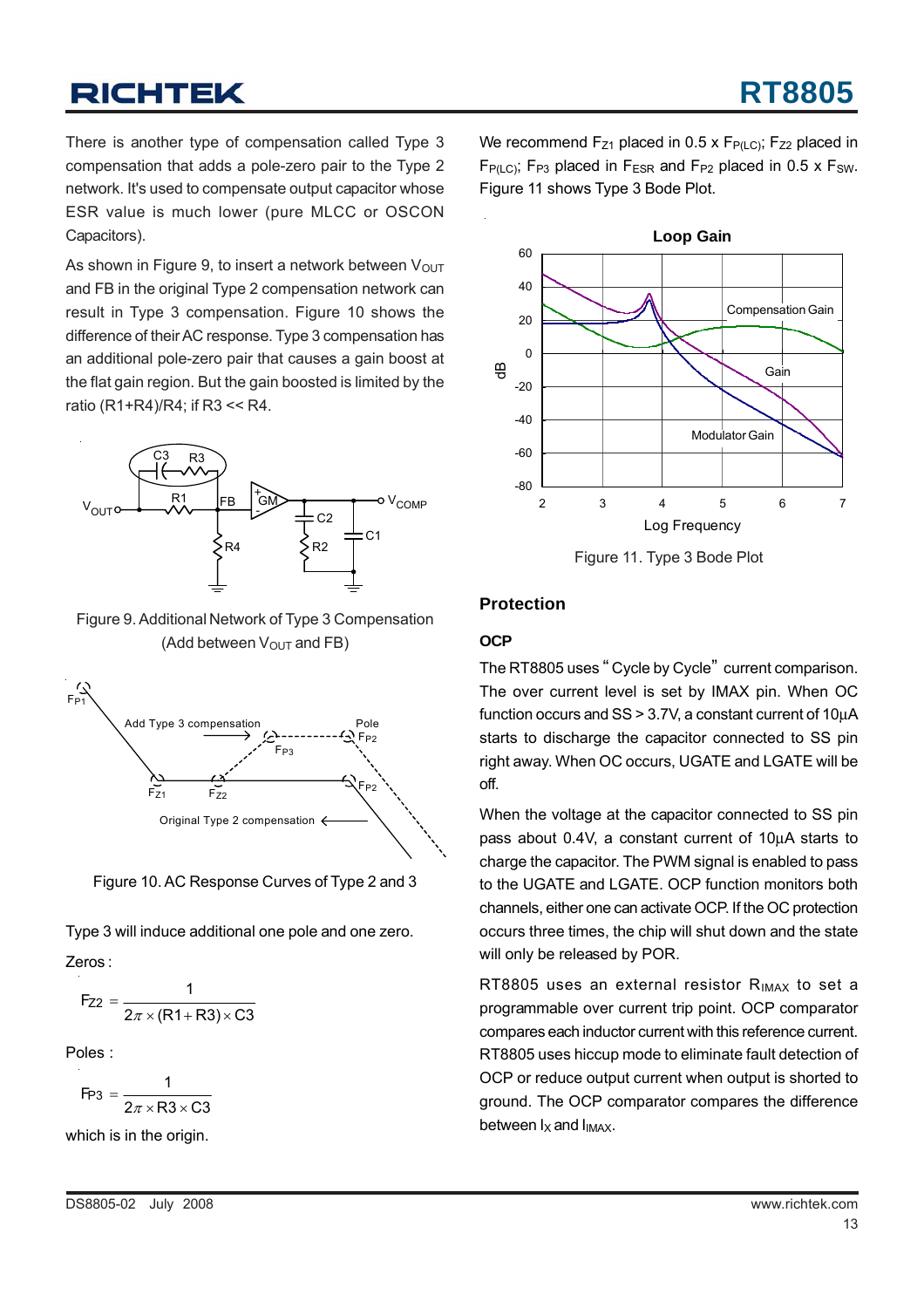## **RT8805**

OCP Comparator

$$
\overbrace{\qquad \qquad }^{I_{IMAX}}_{I_X} \underbrace{\qquad \qquad }_{\qquad \qquad }^{+}
$$

For example:

From *Electrical Specifications*: R<sub>IMAX</sub> = 33kΩ

 $V_{\text{PHASE}}$  = -220mV

Assume Low side MOSFET  $R_{DS(ON)} = 3m\Omega$ .

Get the OCP setting current is <sub>220mV</sub> =73A per PHASE (the valley of inductor's current). 3m $\Omega$ 

Change the setting current which you want from 73A per PHASE to 50A per PHASE.

Following below steps:

1. Calculate phase voltage. If Low side MOSFET

 $R_{DS(ON)} = 3m\Omega$ , V<sub>PHASE new</sub> = -150mV.

 $2\text{.}\ \mathsf{R}_{\mathsf{IMAX\_new}} = \frac{\text{-}220\text{mV}}{\mathsf{R}_{\mathsf{DS(ON)}} \times \mathsf{loc}} \times 33\text{k}\Omega$ 

 $\mathsf{R}_{\mathsf{IMAX\_new}} = 48.4\mathrm{k}\Omega$ 

where IOC is the over current value per phase.

#### **UVP**

By detecting voltage at FB pin when SS > 3.7V. If FB < 0.6V, the chip will trigger the always Hiccup mode and a constant current source 10μA starts to charge capacitor at SS pin when SS pass 0.4V and discharge Css when SS > 3.7V. As Figure 12 shown.



Figure 12. UVP (Always Hiccup Mode)

#### **General Design Guide**

This design guide is intended to provide a high-level explanation of the steps necessary to create a multi-phase power converter. It is assumed that the reader is familiar with many of the basic skills and techniques referenced below.

#### **Power Stages**

Designing a multi-phase converter is to determine the number of phases. This determination depends heavily on the cost analysis which in turn depends on system constraints that differ from one design to the next. Principally, the designer will be concerned with whether components can be mounted on both sides of the circuit board, whether through-hole components are permitted, the total board space available for power-supply circuitry, and the maximum amount of load current. Generally speaking, the most economical solutions are those in which each phase handles between 20 to 25 A (One Upper and one Lower MOSFET). All surface-mount designs will tend toward the lower end of this current range.

If through-hole MOSFETs and inductors can be used, higher per-phase currents are possible. In cases where board space is the limiting constraint, current can be pushed as high as 40A per phase, but these designs require heat sinks and forced air to cool the MOSFETs, inductors and heat dissipating surfaces.

### **MOSFETs**

The choice of MOSFETs depends on the current each MOSFET will be required to conduct, the switching frequency, the capability of the MOSFETs to dissipate heat, and the availability and nature of heat sinking and air flow.

#### **Package Power Dissipation**

When choosing MOSFETs it is important to consider the amount of power being dissipated in the integrated drivers located in the controller. Since there are a total of two drivers in the controller package, the total power dissipated by both drivers must be less than the maximum allowable power dissipation for the VQFN package. Calculating the power dissipation in the drivers for a desired application is critical to ensure safe operation. Exceeding the maximum allowable power dissipation level will push the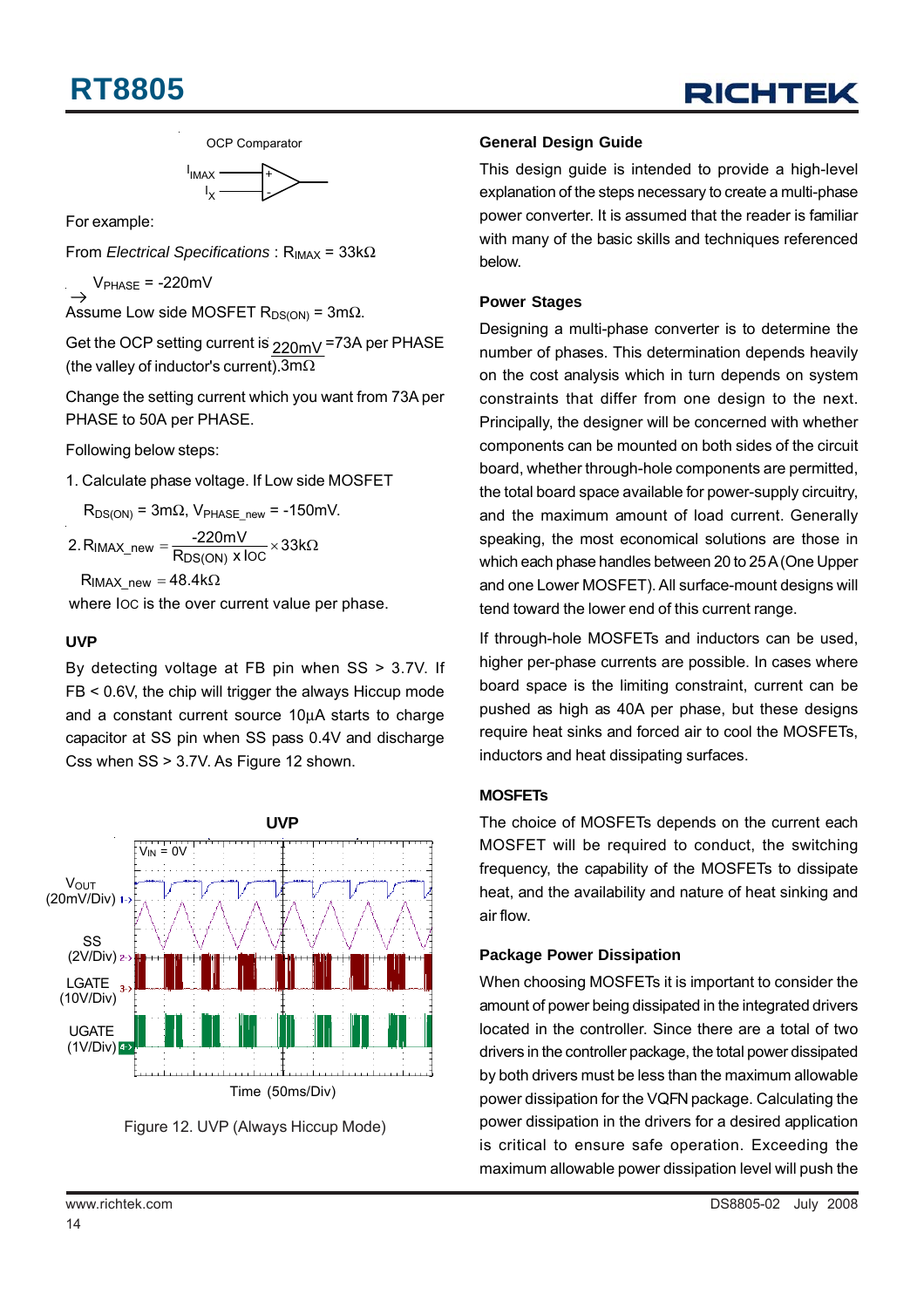IC beyond the maximum recommended operating junction temperature of 125°C. The maximum allowable IC power dissipation for the 3x3 VQFN package is approximately 1.47W at room temperature.

According below equations at two phases operation, it' s clear to describe that the junction temperature of the chip is directly proportional to the total  $C_{ISS}$  (including  $C_{UGATE}$ and CLGATE) of all external MOSFETs.

 $P_D$  = (  $C_{UGATE}$  x  $V_{BOOT\text{-PHASE}}^2$  x f ) + (  $C_{LGATE}$  x  $V_{CC}^2$  x f ) + χ

 $T_J = T_A + (\theta_{JA} \times P_D)$ 

(χ is the minor factor and could be ignored)

For example, according to the application we evaluated on board, the  $C_{UGATE} = 1nF$ ,  $C_{LGATE} = 5nF$  (dual MOSFETs in parallel),  $V_{CC}$  = 12V,  $V_{BOOT-PHASE}$  = 12V, and operation frequency = 300kHz.

 $P_D$  1nF x 12<sup>2</sup> x 300kHz + 2 x 5nF x 12<sup>2</sup> x 300kHz = 475mW / PHASE

 $T_J = 30^{\circ}C + 68^{\circ}C/W \times 0.475W \times 2 = 94.6^{\circ}C$ 

That means the junction temperature is most likely to be operated under the maximum (~125°C) operation rating.

### **Layout Considerations**

Layout is very important in high frequency switching converter design. If designed improperly, the PCB could radiate excessive noise and contribute to the converter instability.

have a separate control signal ground as the reference of First, place the PWM power stage components. Mount all the power components and connections in the top layer with wide copper areas. The MOSFETs of Buck, inductor, and output capacitor should be as close to each other as possible. This can reduce the radiation of EMI due to the high frequency current loop. If the output capacitors are placed in parallel to reduce the ESR of capacitor, equal sharing ripple current should be considered. Place the input capacitor directly to the drain of high-side MOSFET. In multi-layer PCB, use one layer as power ground and the all signal. To avoid the signal ground is effect by noise and have best load regulation, it should be connected to the ground terminal of output. Furthermore, follows below guidelines can get better performance of IC :

- 1. A multi-layer printed circuit board is recommended.
- 2. Use a middle layer of the PC board as a ground plane and making all critical component ground connections through vias to this layer.
- 3. Use another solid layer as a power plane and break this plane into smaller islands of common voltage levels.
- 4. Keep the metal running from the PHASE terminal to the output inductor short.
- 5. Use copper filled polygons on the top and bottom circuit layers for the phase node.
- 6. The small signal wiring traces from the LGATE and UGATE pins to the MOSFET gates should be kept short and wide enough to easily handle the several Amperes of drive current.
- 7. The critical small signal components include any bypass capacitors, feedback components, and compensation components. Position those components close to their pins with a local GND connection, or via directly to the ground plane.
- 8.  $R_T$  and  $R_{IMAX}$  resistors should be near the  $R_T$  and  $R_{IMAX}$ pin respectively, and their GND return should be short, and kept away from the noisy MOSFET GND.
- 9. Place the compensation components close to the FB and COMP pins.
- 10. The feedback resistors for both regulators should also be located as close as possible to the relevant FB pin with vias tied straight to the ground plane as required.
- 11. Minimize the length of the connections between the input capacitors,  $C_{IN}$  and the power switches by placing them nearby.
- 12. Position both the ceramic and bulk input capacitors as close to the upper MOSFET drain as possible, and make the GND returns (From the source of lower MOSFET to V<sub>IN</sub>, C<sub>VIN</sub>, GND) short.
- 13. Position the output inductor and output capacitors between the upper MOSFET and lower MOSFET and the load.
- 14. AGND should be on the clearer plane, and kept away from the noisy MOSFET GND.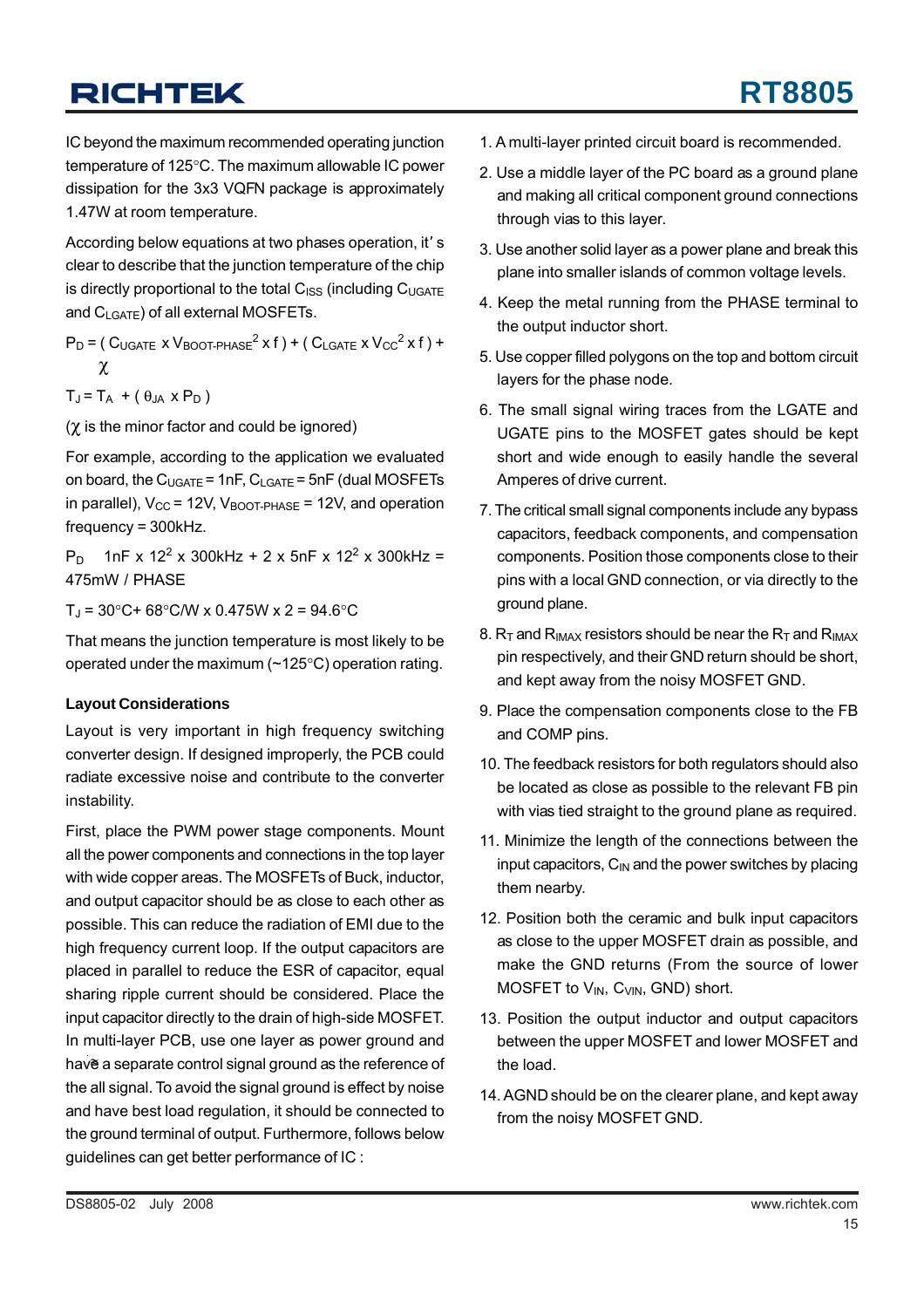## **Outline Dimension**

A1



Note : The configuration of the Pin #1 identifier is optional, but must be located within the zone indicated.

|                |       | <b>Dimensions In Millimeters</b> | <b>Dimensions In Inches</b> |       |  |
|----------------|-------|----------------------------------|-----------------------------|-------|--|
| Symbol         | Min   | Max                              | Min                         | Max   |  |
| A              | 0.800 | 1.000                            | 0.031                       | 0.039 |  |
| A <sub>1</sub> | 0.000 | 0.050                            | 0.000                       | 0.002 |  |
| A <sub>3</sub> | 0.175 | 0.250                            | 0.007                       | 0.010 |  |
| b              | 0.180 | 0.300                            | 0.007                       | 0.012 |  |
| D              | 2.950 | 3.050                            | 0.116                       | 0.120 |  |
| D <sub>2</sub> | 1.300 | 1.750                            | 0.051                       | 0.069 |  |
| Е              | 2.950 | 3.050                            | 0.116                       | 0.120 |  |
| E <sub>2</sub> | 1.300 | 1.750                            | 0.051                       | 0.069 |  |
| e              | 0.500 |                                  | 0.020                       |       |  |
|                | 0.350 | 0.450                            | 0.014                       | 0.018 |  |

**V-Type 16L QFN 3x3 Package**